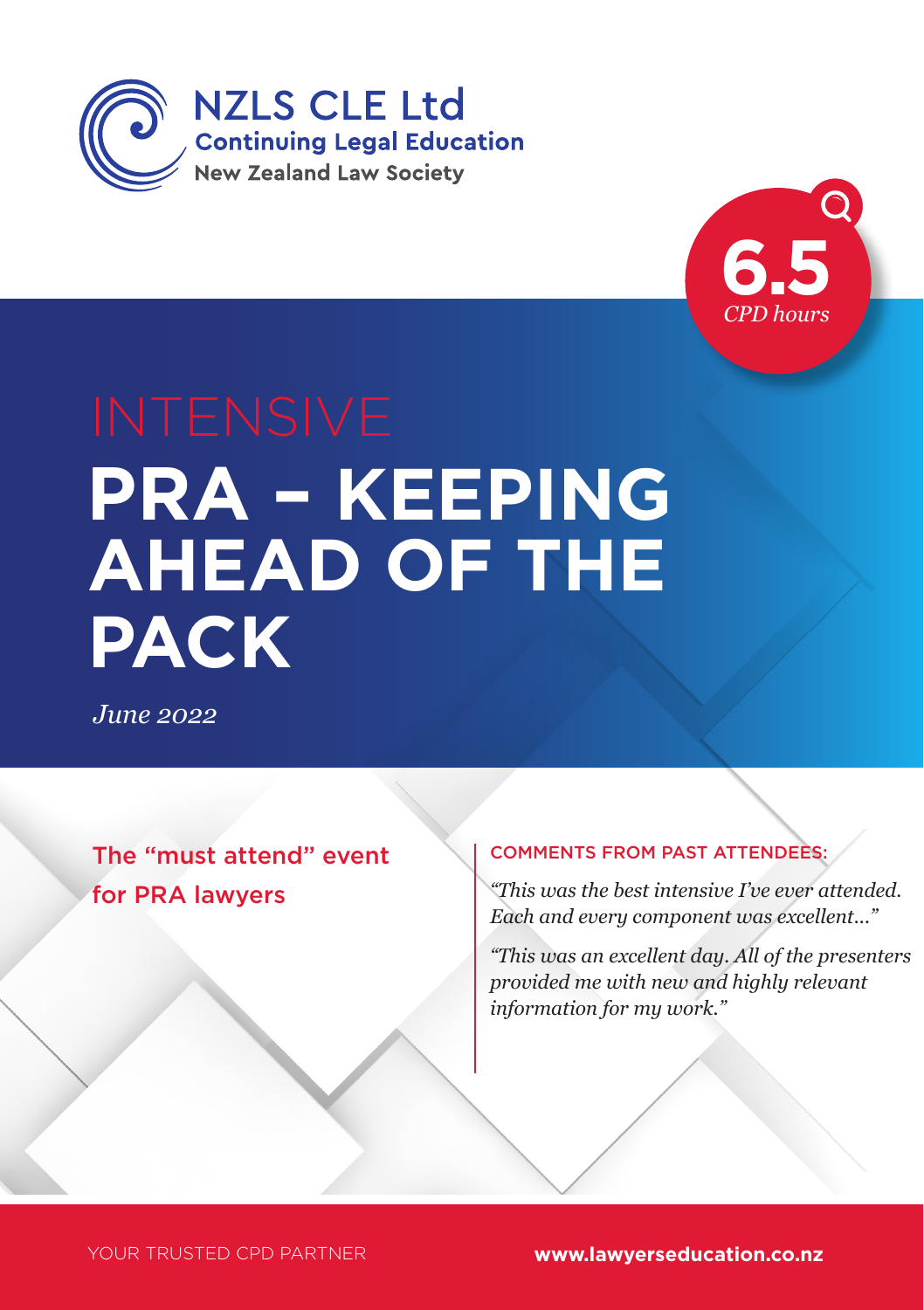# **PRA – KEEPING AHEAD OF THE PACK FROM THE CHAIR**

*CPD hours*



#### *Tēnā koutou*

*46 years have passed since the Property (Relationships) Act 1976 was enacted and it is 20 years since its provisions were extended to those living together as couples (but not married). It was, at its inception, much lauded as a new sort of "social legislation" both reflective of contemporary society and responsive to its fluidity. The essential scheme for the division of relationship property is now well-embedded in New Zealand's social DNA – equal division of property reflecting the equal contribution of parties to a relationship. Yet around the edges of that broad and simple proposition legal battles continue to rage and the whole area of relationship property litigation continues, it seems, to expand exponentially (at least for those with the money to pursue the arguments that they regard as important). The initial flurry around compensation for economic disparity (s 15) may have passed and, in theory at least, the Supreme Court has had the last word on just where s 182 Family Proceedings Act 1980 fits in.*

*Yet still there is dissatisfaction and dispute. It would seem that the social equity goals underlying the Act are not being met. Hence the latest Law Commission review. And society continues to evolve so that, for example, the Supreme Court is now being asked to grapple with the issue of whether or not the Act was designed to extend to polyamorous relationships (and not merely confined to coupledom). I doubt that polyamory even crossed the mind of the legislators when crafting, and then refining, the statute.* 

*In addition, problems associated with civil litigation have now firmly attached themselves to litigation under the Act, undeterred by the statutory admonition in s 1N of the Act to the effect that disputes should be resolved as inexpensively, simply and speedily as is consistent with justice. The chronic systemic delays in the Family Court are a further compounding issue.*

*The purpose of this programme is to highlight some of the contemporary issues and to provide, from practitioners of some note, insights and assistance.*

*Ngā mihi*

**Simon Jefferson QC**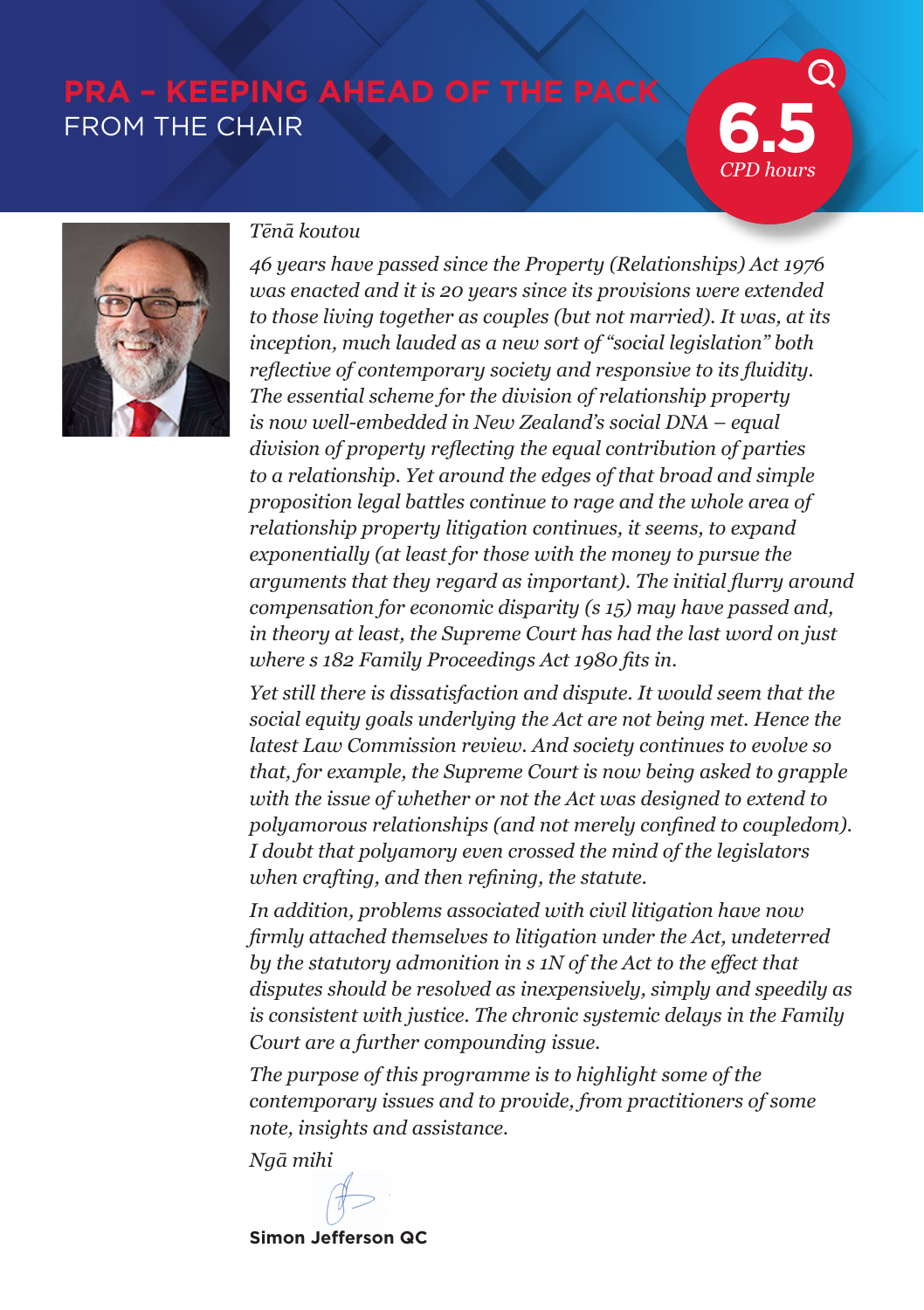| <b>PROGRAMME</b>       |                                                                                                                                                                                                                                                                                                                                                                                                                                    |  |  |  |  |
|------------------------|------------------------------------------------------------------------------------------------------------------------------------------------------------------------------------------------------------------------------------------------------------------------------------------------------------------------------------------------------------------------------------------------------------------------------------|--|--|--|--|
| 8.00-8.30<br>8.30-8.35 | <b>REGISTRATION</b><br><b>INTRODUCTION TO THE DAY: Chair - Simon Jefferson QC</b>                                                                                                                                                                                                                                                                                                                                                  |  |  |  |  |
| 8.35-9.35              | <b>SESSION 1: SECTION 182 CASES</b>                                                                                                                                                                                                                                                                                                                                                                                                |  |  |  |  |
| <b>Presenter</b>       | A practical guide to running cases under s 182 of the Family<br>Proceedings Act 1980 having regard to Preston v Preston.<br>In this session, we will examine: the legal principles;<br>the 3-stage process adopted by the Supreme Court;<br>persuading the Court how to exercise its discretion<br>(strategy and evidence); running the claim together with<br>other proceedings; and the form of any orders.<br>Stephanie Marsden |  |  |  |  |
| 9.35-10.15             | <b>SESSION 2: LAW COMMISSION'S PROPOSAL TO</b><br><b>REPLACE S 15 WITH FISAs</b>                                                                                                                                                                                                                                                                                                                                                   |  |  |  |  |
|                        | For better or worse? What are the implications of swapping<br>discretions for a formulaic approach? Contracting out and<br>issues practitioners need to be aware of.                                                                                                                                                                                                                                                               |  |  |  |  |
| Presenter              | Jo Hosking                                                                                                                                                                                                                                                                                                                                                                                                                         |  |  |  |  |
| 10.15-10.40            | <b>MORNING TEA</b>                                                                                                                                                                                                                                                                                                                                                                                                                 |  |  |  |  |
| 10.40-11.20            | <b>SESSION 3: REMEMBER WHEN PARLIAMENT</b><br><b>ENACTED S 26?</b>                                                                                                                                                                                                                                                                                                                                                                 |  |  |  |  |
| Presenter              | A general exploration of the benefits of s 26 as an arrow<br>in your quiver. This session will take you on the briefest of<br>trips down memory lane back to the enactment of s 26,<br>reflect on its utilisation/under-utilisation since that time,<br>and consider why this ought to be an important aspect of<br>relationship property resolution.<br>Johan Niemand                                                             |  |  |  |  |
| 11.20-12.20            | <b>SESSION 4: SETTING ASIDE AGREEMENTS -</b>                                                                                                                                                                                                                                                                                                                                                                                       |  |  |  |  |
|                        | <b>STILL TOO EASY?</b>                                                                                                                                                                                                                                                                                                                                                                                                             |  |  |  |  |
| Presenter              | This session will include an examination of the grounds for<br>setting aside agreements entered into under the Property<br>(Relationships) Act 1976, recent case law, and how best to<br>protect your own agreements from such a fate.<br>Jennie Hawker                                                                                                                                                                            |  |  |  |  |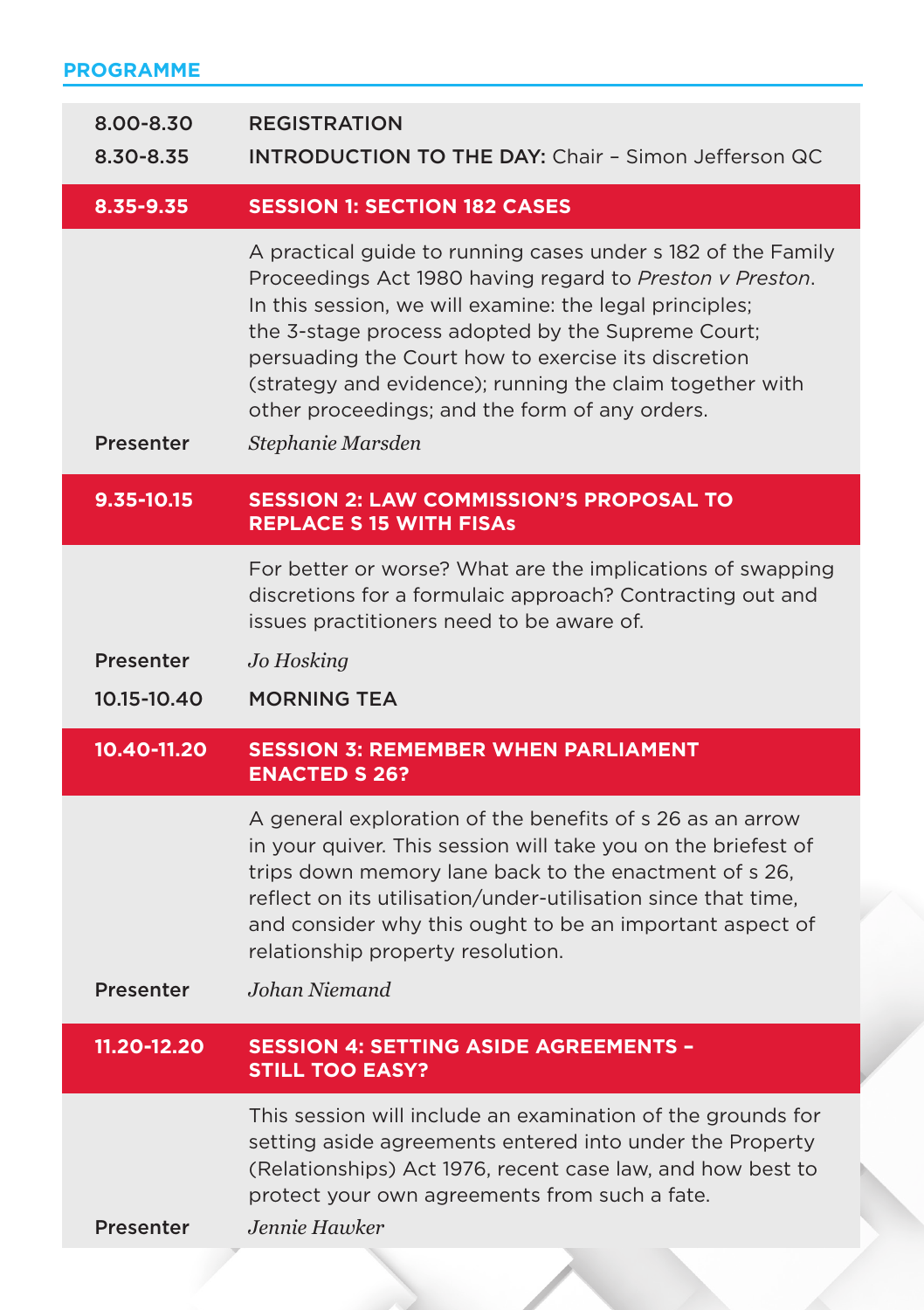| 12.20-1.05       | <b>LUNCH</b>                                                                                                                                                                                                                                                                                                                                                                                                                                                                                                                                       |  |  |
|------------------|----------------------------------------------------------------------------------------------------------------------------------------------------------------------------------------------------------------------------------------------------------------------------------------------------------------------------------------------------------------------------------------------------------------------------------------------------------------------------------------------------------------------------------------------------|--|--|
| $1.05 - 2.05$    | <b>SESSION 5: RELATIONSHIP PROPERTY AND</b><br><b>CONTRACT LAW</b>                                                                                                                                                                                                                                                                                                                                                                                                                                                                                 |  |  |
| <b>Presenter</b> | Contracting out agreements are given special recognition<br>in the Property (Relationships) Act 1976. But they are<br>"agreements" and subject to ordinary contract law<br>principles. This session will explore the interface between<br>those general contract law principles and the special rules<br>that apply to contracting out agreements under the PRA.<br><b>Tim Rainey</b>                                                                                                                                                              |  |  |
| $2.05 - 3.05$    | <b>SESSION 6: DISCOVERY, INTERLOCUTORY APPLICATIONS</b><br>AND USE OF WITHOUT NOTICE PROCEDURES                                                                                                                                                                                                                                                                                                                                                                                                                                                    |  |  |
| <b>Presenter</b> | A masterclass audience will already know most of the good<br>and bad aspects of discovery in the Family Court but taking<br>things from here towards reform, what would we change?<br>Stephen will discuss existing problems with discovery in<br>the Family Court and suggest how things might work in<br>the interim before there is good reform. He will also discuss<br>other interlocutory matters ("unless orders" anyone?) within<br>the scope of discovery and with a wider view of what is<br>needed in PRA cases.<br>Stephen McCarthy QC |  |  |
| $3.05 - 3.30$    | <b>AFTERNOON TEA</b>                                                                                                                                                                                                                                                                                                                                                                                                                                                                                                                               |  |  |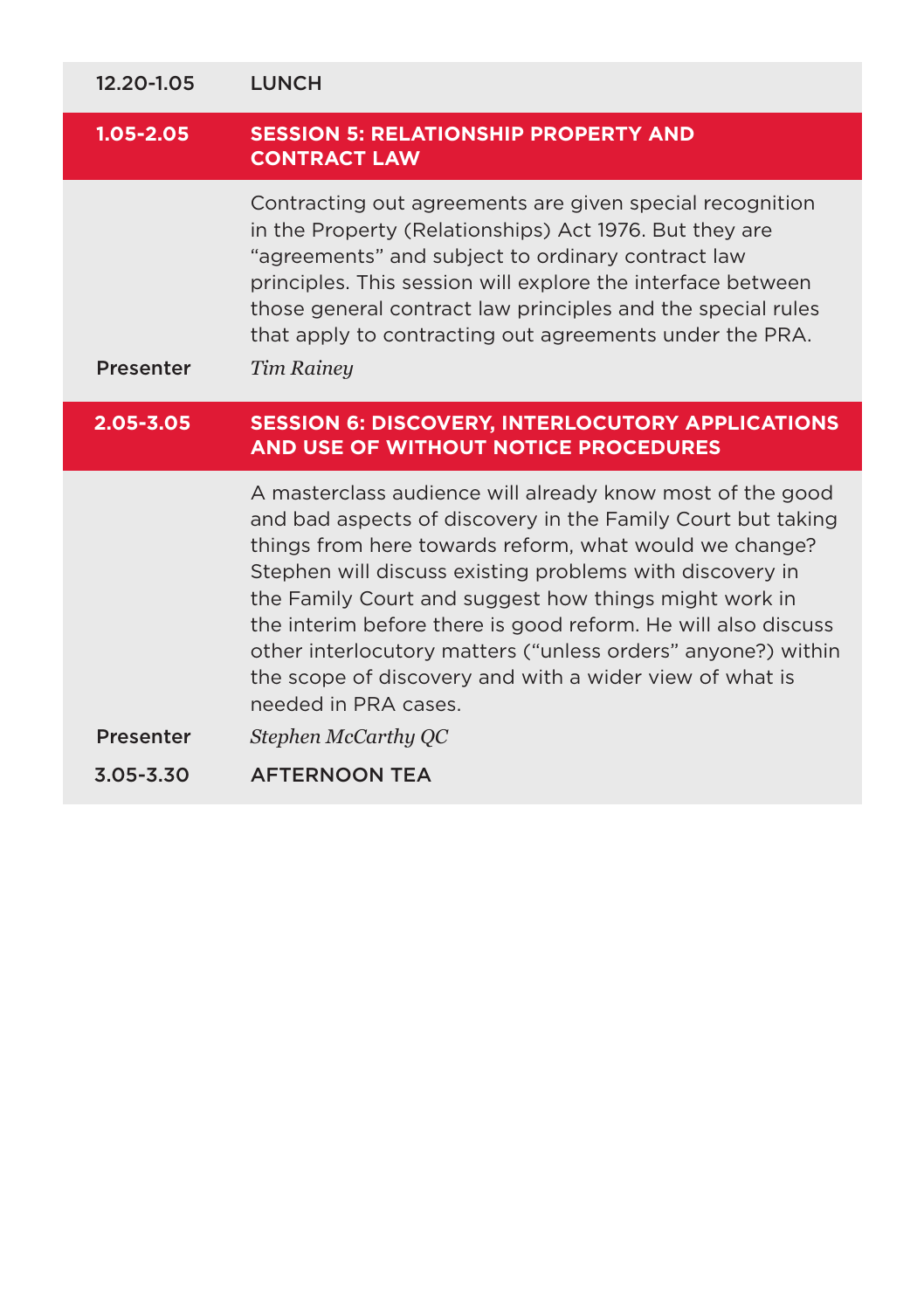|  | $3.30 - 4.25$ | <b>SESSION 7: TWO PERSPECTIVES ON REGAL CASTINGS</b> |
|--|---------------|------------------------------------------------------|
|--|---------------|------------------------------------------------------|

In this session, Jan and John will strategically revisit *Regal Castings v Lightbody (Regal Castings)*, a case involving a debtor/creditor relationship where Jan was counsel for the successful appellant.

*Perspective 1 – John Billington QC* John will argue that since *Ryan v Unkovich*, the courts have been misapplying *Regal Castings* when interpreting and applying s 44 of the PRA.

*Perspective 2 – Jan McCartney QC*

Jan will critique John's paper, focusing on the elements of the test for dispositions with intent to defeat, as identified in *Regal Castings*. She will discuss how the test applies to domestic relationships when there is a s 44 PRA application.

Presenters *John Billington QC Jan McCartney QC*

**4.25-4.30 SUMMARY OF THE DAY – CHAIR: SIMON JEFFERSON QC**

| <b>LEARNING</b><br><b>OBJECTIVES</b> | In this intensive you will be:<br>Updated on topical issues, legislation and case law.<br>Able to apply this knowledge in your practice.<br>$\bullet$ |
|--------------------------------------|-------------------------------------------------------------------------------------------------------------------------------------------------------|
| <b>WHO</b>                           | Family and property practitioners at all levels of experience                                                                                         |
| <b>SHOULD</b>                        | will benefit from attending. Commercial/trust lawyers of all                                                                                          |
| <b>ATTEND</b>                        | levels who wish to upskill will also benefit from attending.                                                                                          |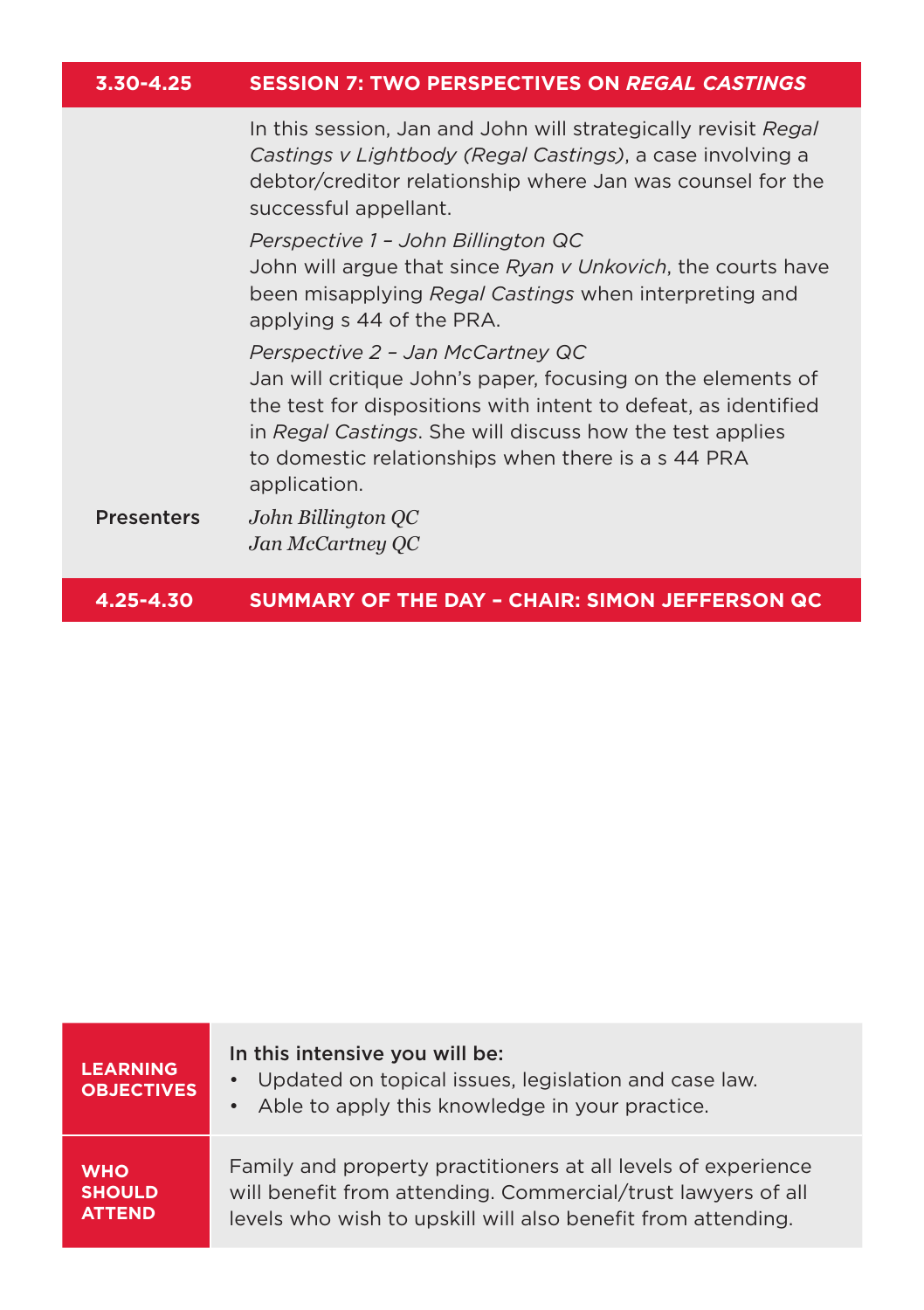#### **CHAIR**



# *Simon Jefferson QC, Trinity Chambers, Auckland*

Simon has had more than 37 years' legal experience specialising almost exclusively in family law since 1983. After 20 years as a partner with Shieff Angland (where he led a family law team renowned for its ability and from which has emerged many leading family law practitioners), he left to practice at the independent bar in June 2006. He was elevated to the status of Queen's Counsel in 2013. Simon has appeared in the Family Court, the High Court and the Court of Appeal.

#### **PRESENTERS**



# *John Billington QC, Shortland Chambers, Auckland*

John has a very wide experience in all forms of litigation, and in particular, in trial work where he has acted as senior counsel in a number of nationally significant cases. He first commenced practice in a mid-sized litigation firm in Wellington where he later became the Senior Common Law Partner. John joined the independent Bar in 1989 and took silk in 1996.



## *Jennie Hawker, Haigh Lyon, Auckland*

Jennie is a partner at Haigh Lyon and leads the firm's thriving and specialist family law team together with Amanda Donovan. Jennie has experience in all family law matters but now focuses her practice on relationship property matters. She is a contributing author to the Westlaw commentary on the Property (Relationships) Act 1976 and family law procedure.



#### *Jo Hosking, Lakes Chambers, Rotorua*

Jo has been in family law practice since 1999. Her work includes cases involving relationship property, deceased estates, PPPR and child law, including as Lawyer for Child.



#### *Stephanie Marsden, Canterbury Chambers, Christchurch*

Stephanie acts in relationship and trust property disputes involving complex asset ownership structures, and estate claims.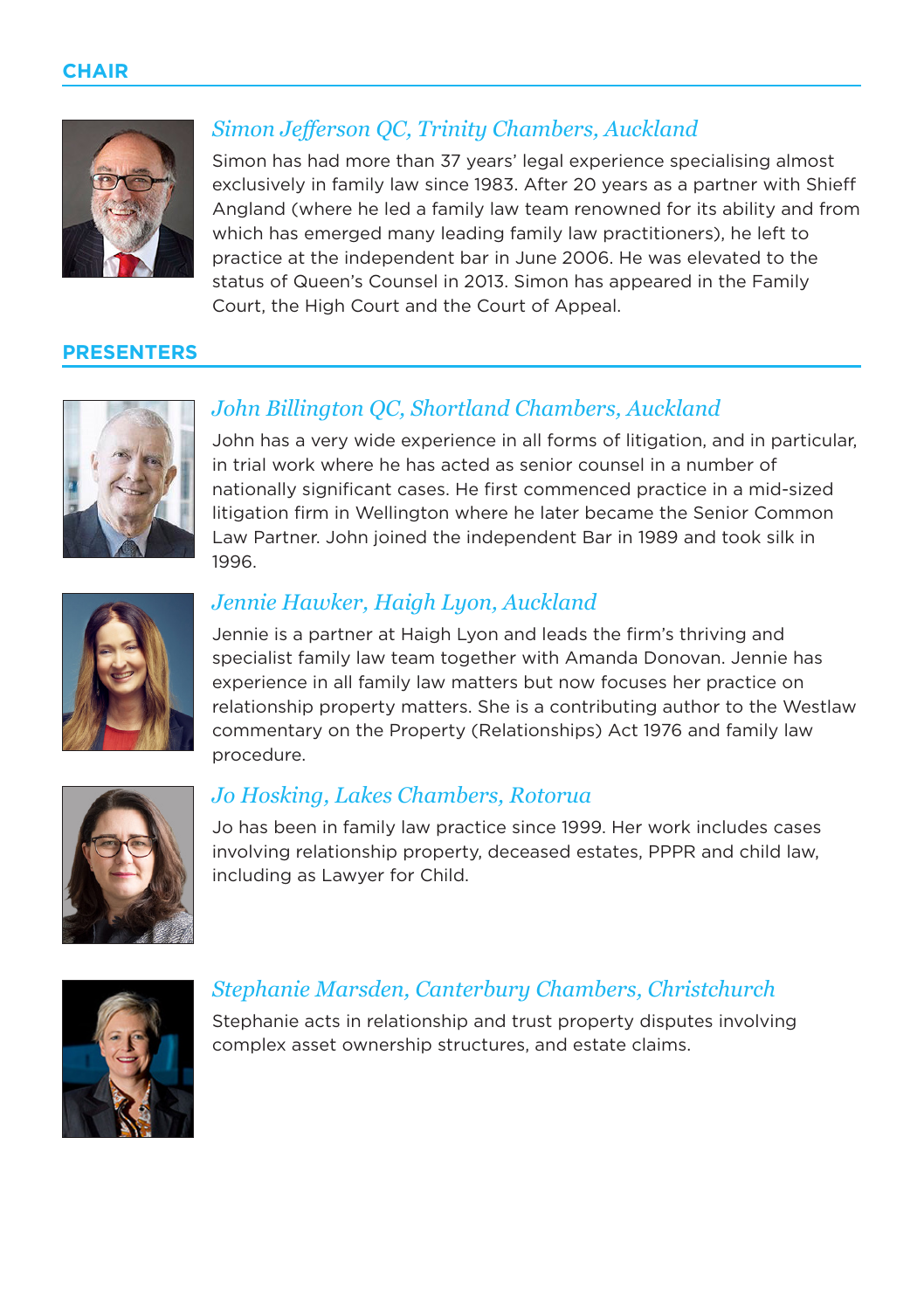#### **PRESENTERS**



# *Stephen McCarthy QC, Barrister, Auckland*

Stephen practises in family and civil litigation. He has a particular interest in property and estate disputes. Stephen has practised as a barrister since early 2006 and prior to that was a litigation partner in a Manukau City firm for over 20 years. He was convener of the ADLS Mental Health and Disability Law Committee 1991-1995 and Family Law Committee 2001- 2003. Stephen has presented NZLS CLE seminars and conference papers on mental health, family and property law topics.



# *Jan McCartney QC, Barrister, Auckland*

Jan has a practice in the areas of deception in commercial relationships, trust law and relationship property. She was counsel in a number of leading cases in these areas in the Supreme Court, Court of Appeal and High Court.



# *Johan Niemand, Niemand Peebles Hoult, Hamilton*

Johan has practised predominantly in family law since his admission in 2005. He has particular interest in Family Court practice and procedure and is on the Executive Committee of the NZLS Family Law Section.



## *Tim Rainey, FortyEight Shortland Barristers, Auckland*

Tim is an experienced commercial litigator who has a significant practice advising and representing parties and trust disputes, relationship property and related issues in the Family Court, High Court, and Court of Appeal.